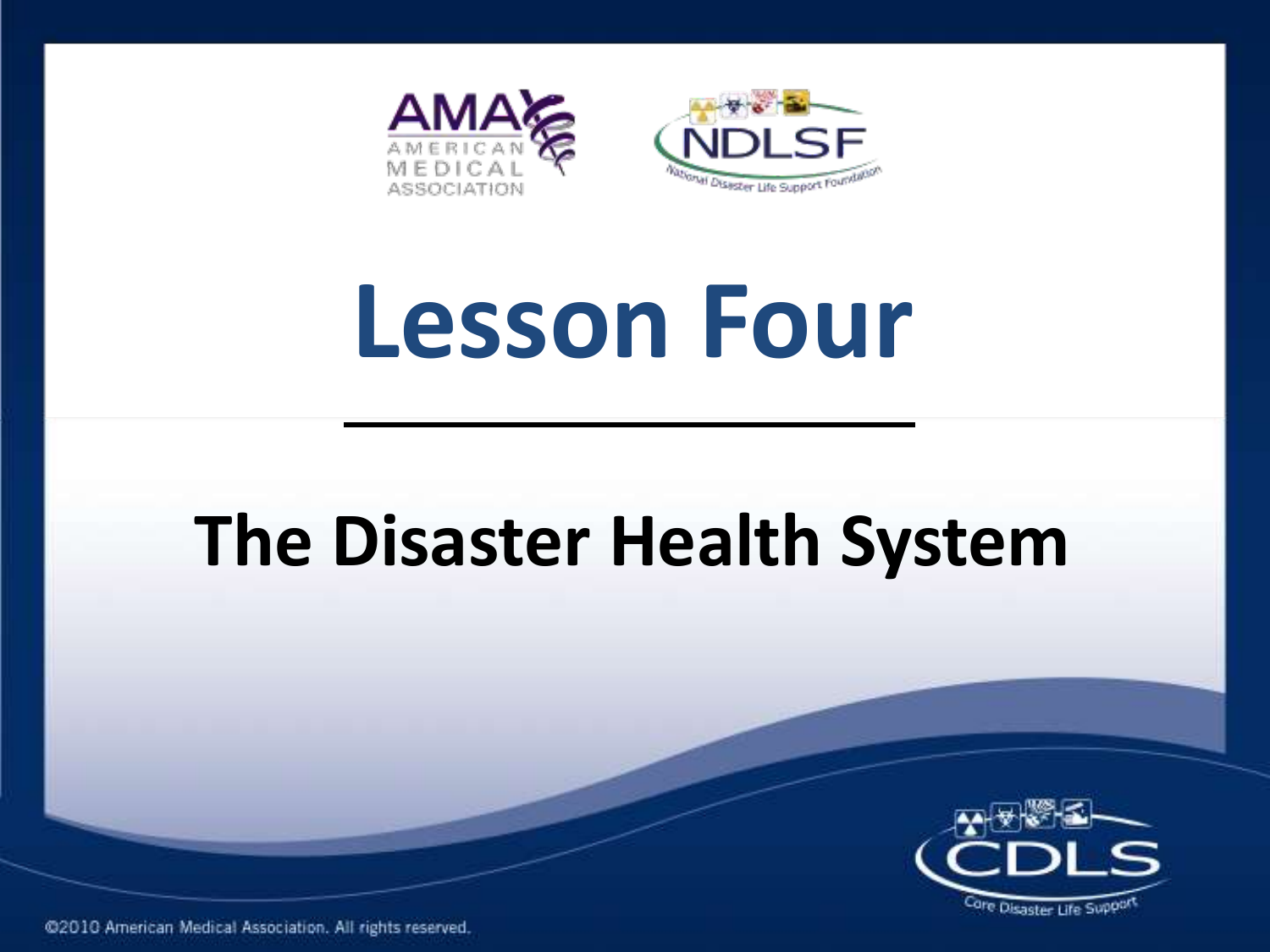## **Lesson Learning Objectives**

- Describe key concepts and principles underlying the National Incident Management System
- Identify support services that need to be integrated into emergency response systems
- Describe roles of various response entities in providing coordinated response to a disaster
- Identify opportunities in community for volunteering assistance in a disaster

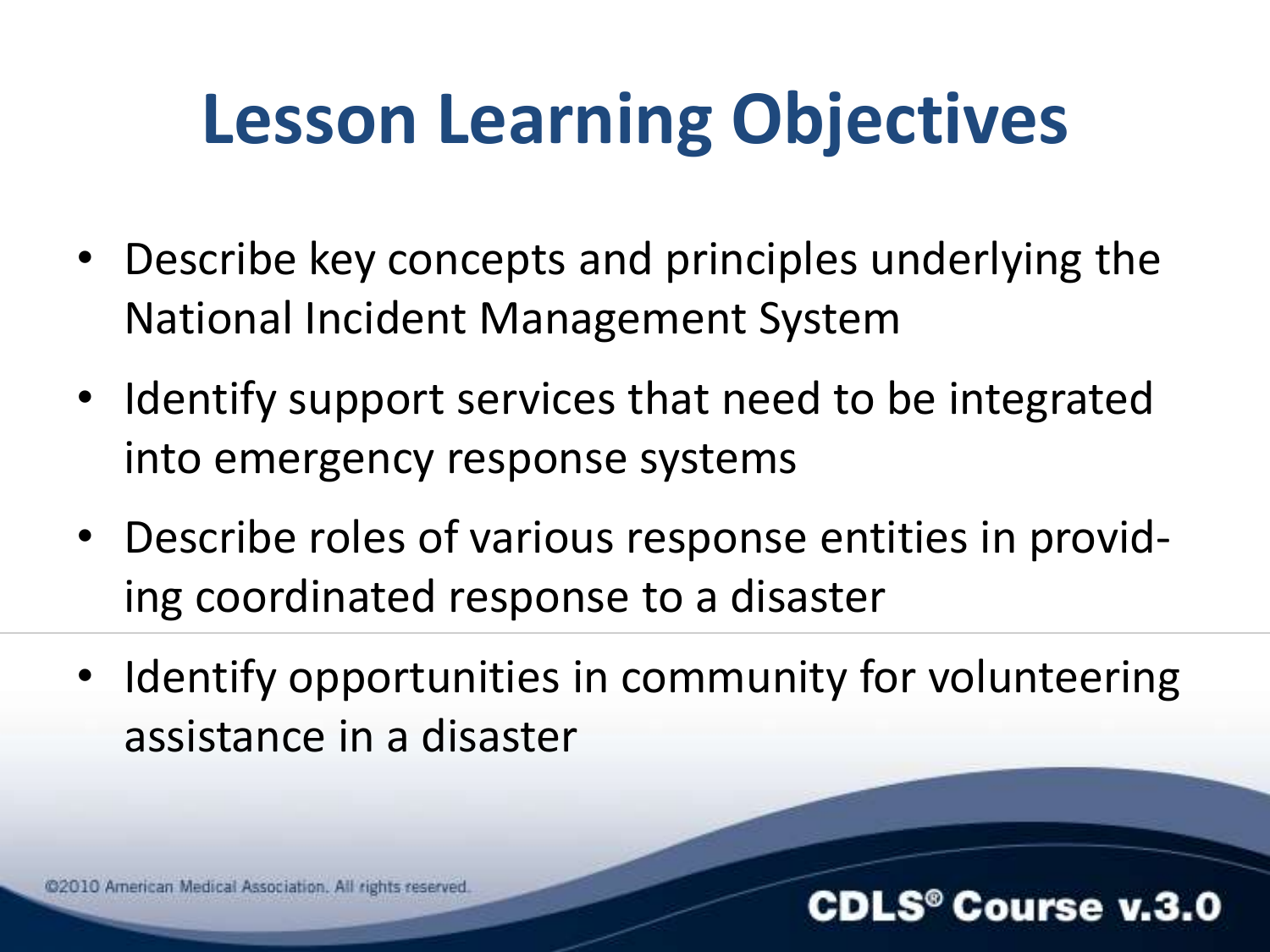# **Disaster Response**

- Coordinated effort among multiple agencies, organizations, businesses, and individuals
- Emergency Management Systems ensure coordination in response:



Win Henderson/FEMA

- Exist at agency, local, state, and federal level
- Often coordinated in Emergency Operation Centers

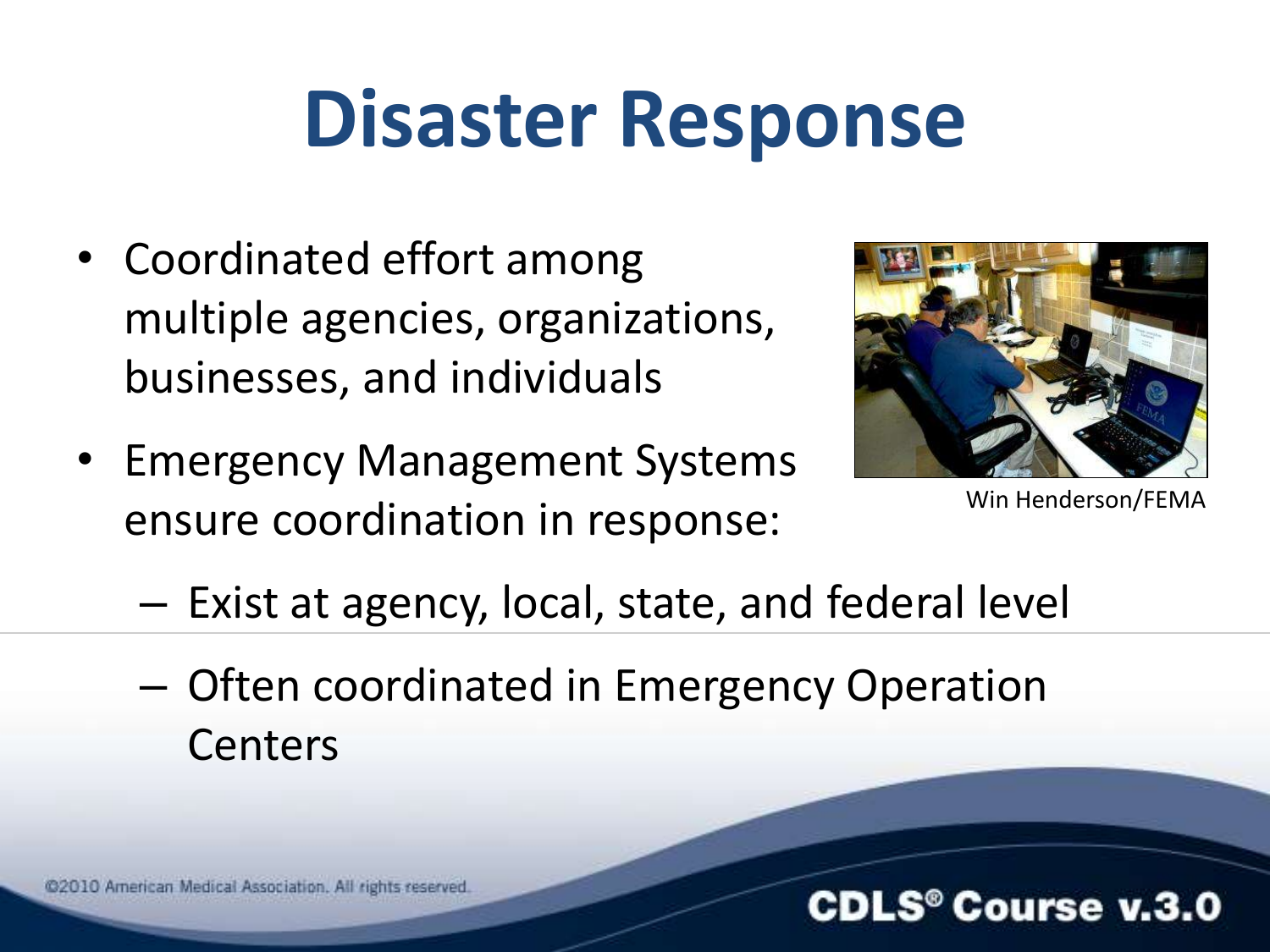### **Initiation of Disaster Response**



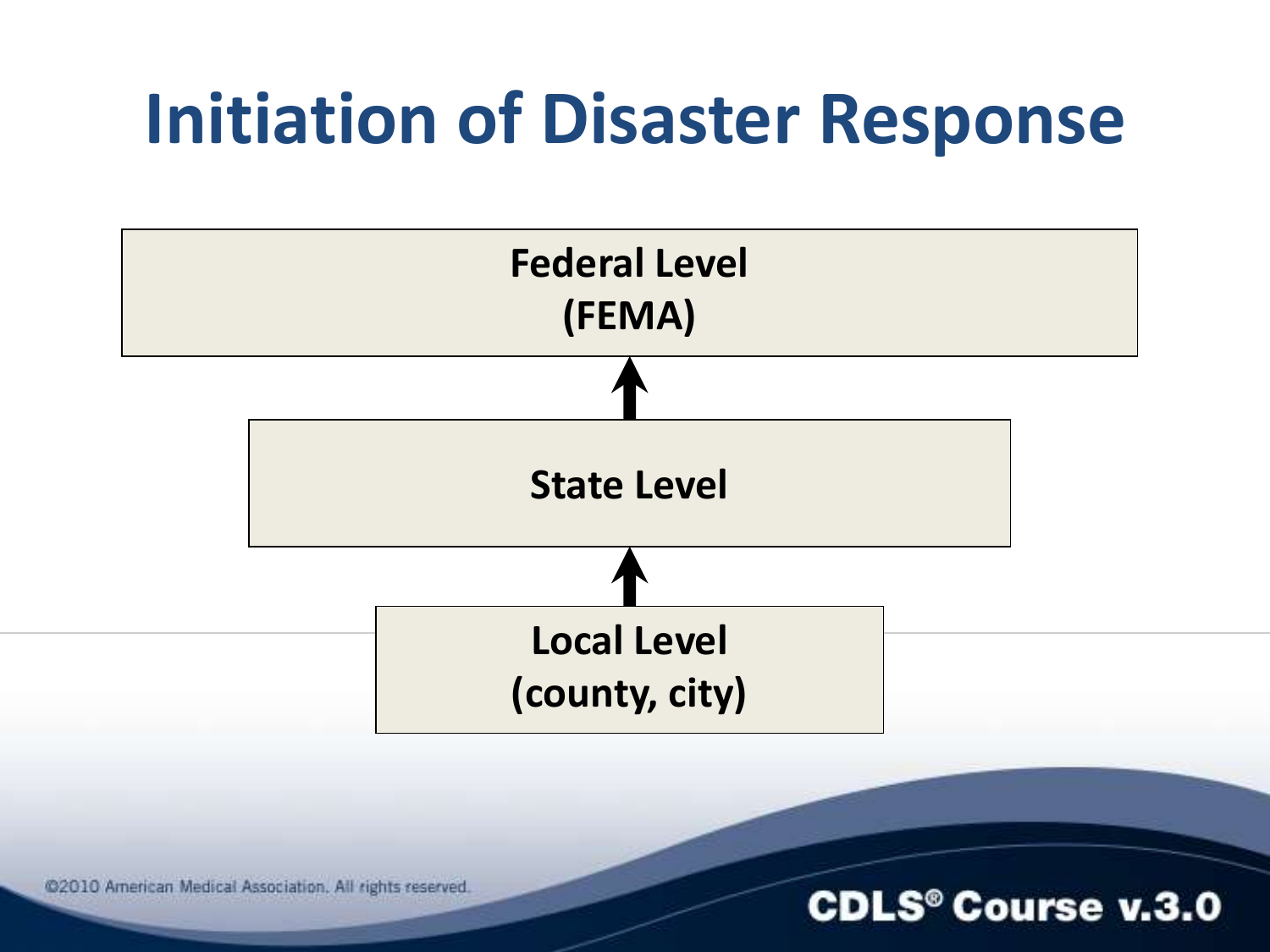# **1. Public Health System**

Public health: complex network of people, systems and organizations working together to assure conditions necessary to live healthy lives

- Health and safety for populations
- Assure quality and accessibility of health services
- Recognize health threats that affect communities
- Serve as "safety net" for community
- Promote healthy behaviors

@2010 American Medical Association. All rights reserved

#### .S® Course v.3.0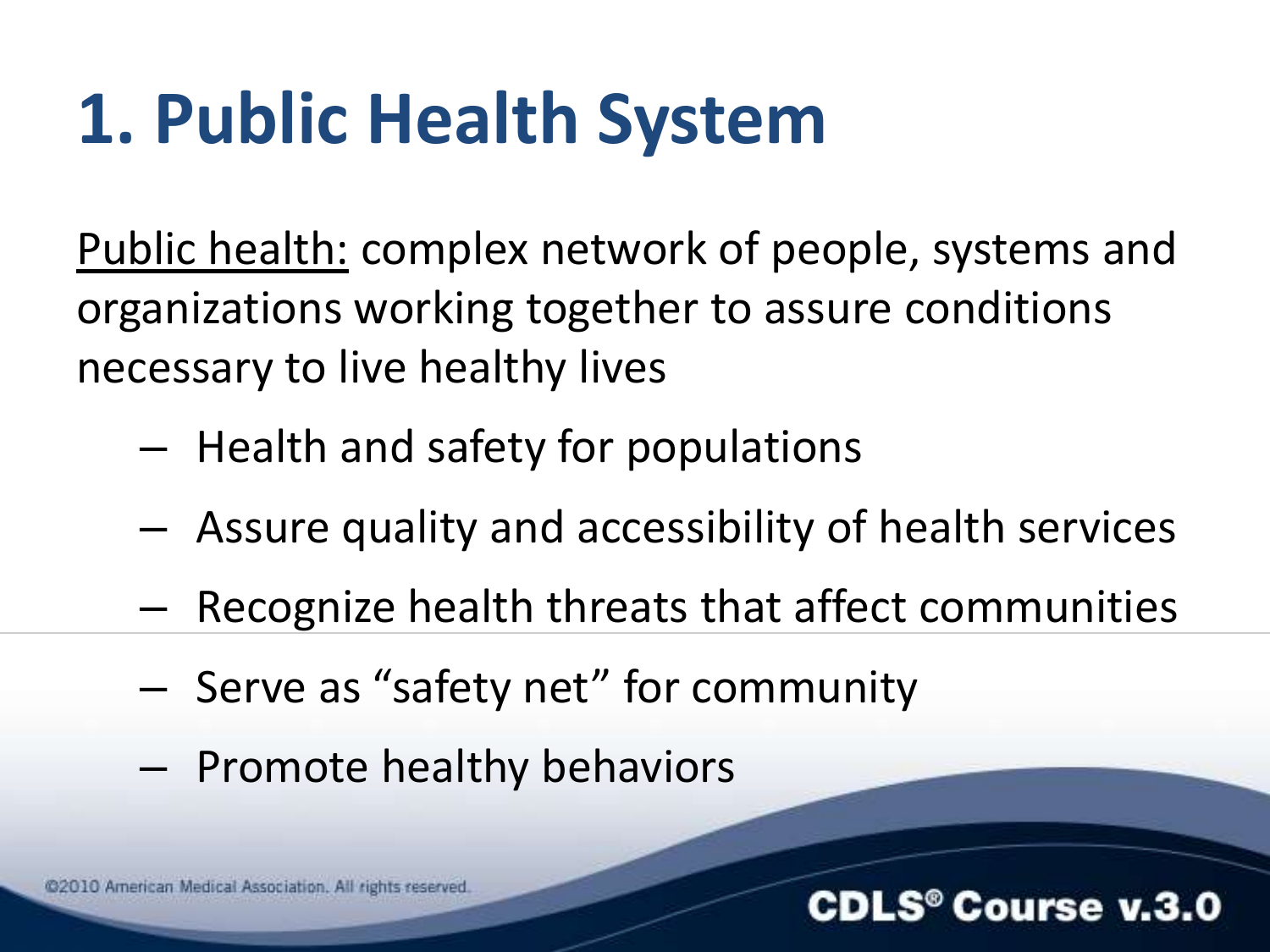## **Sentinel Clinics in SD**



 $\omega$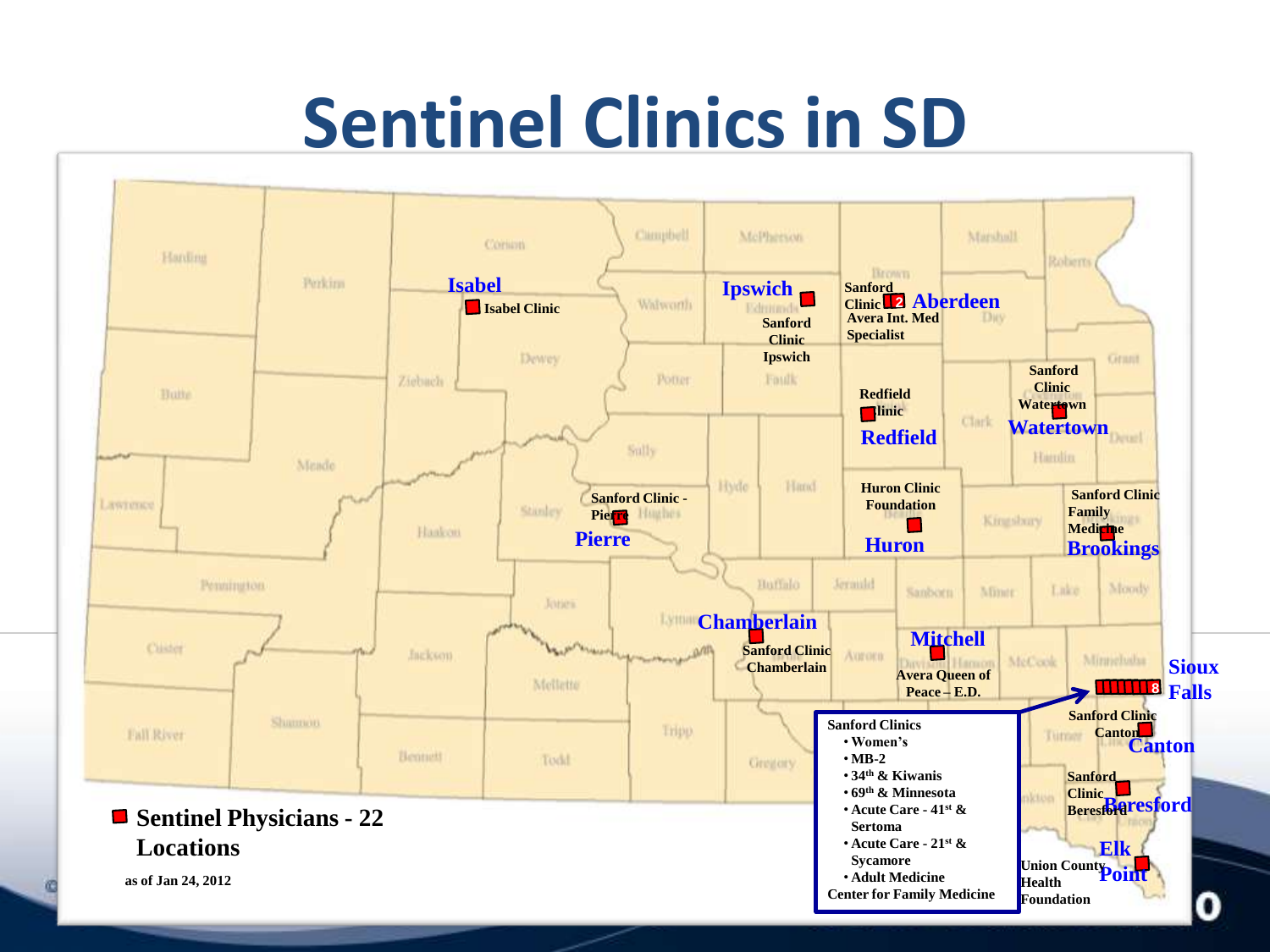### **3. Private Sector Health**

Seeks to prevent, delay, and treat disease, injury, and disability in individual patients through:

- Primary care providers and specialists
- Hospitals
- Trauma centers or trauma care system



Jocelyn Augustino/FEMA

@2010 American Medical Association. All rights reserved.

#### **CDLS<sup>®</sup> Course v.3.0**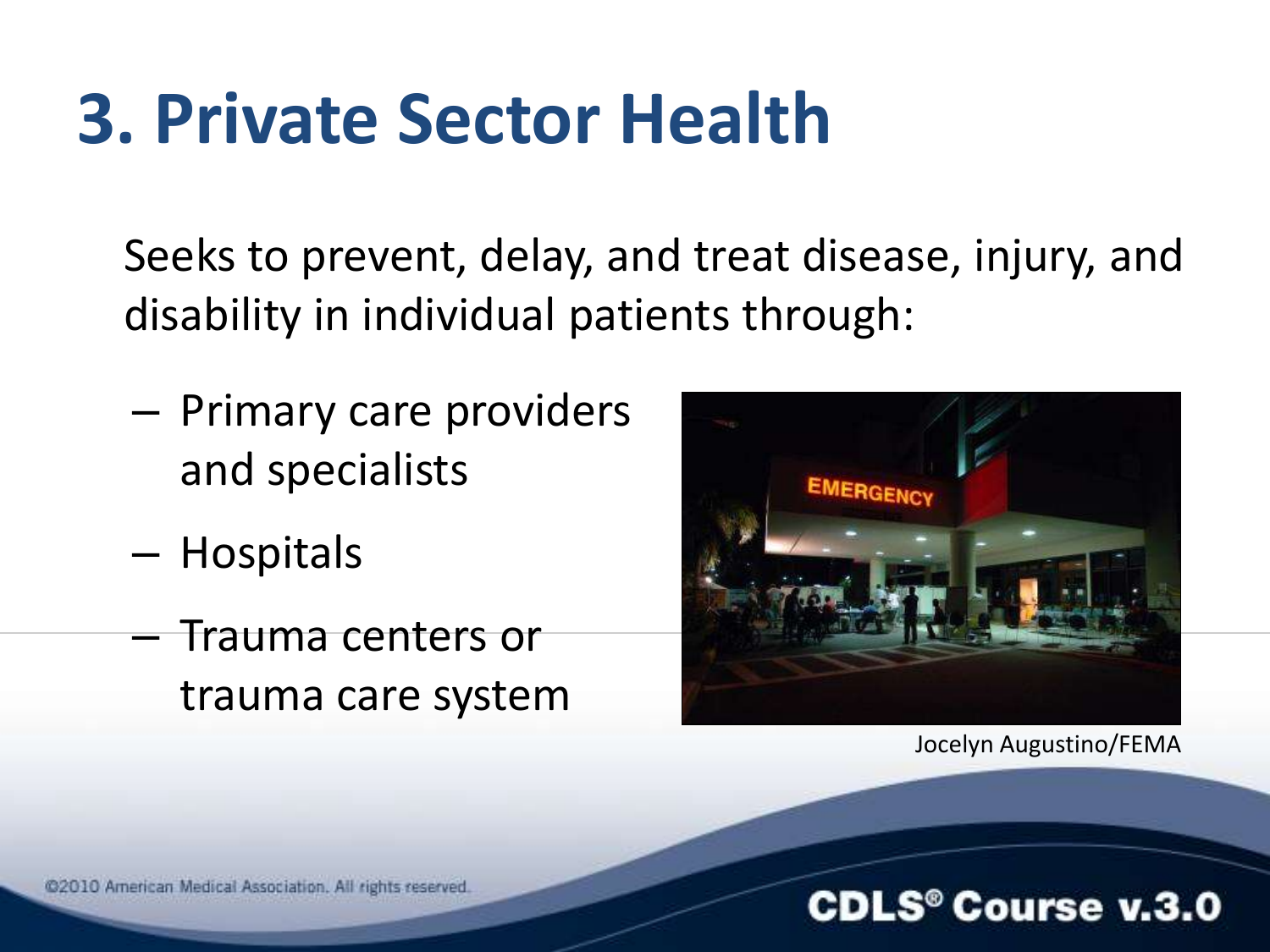### **4. Trauma Care System**

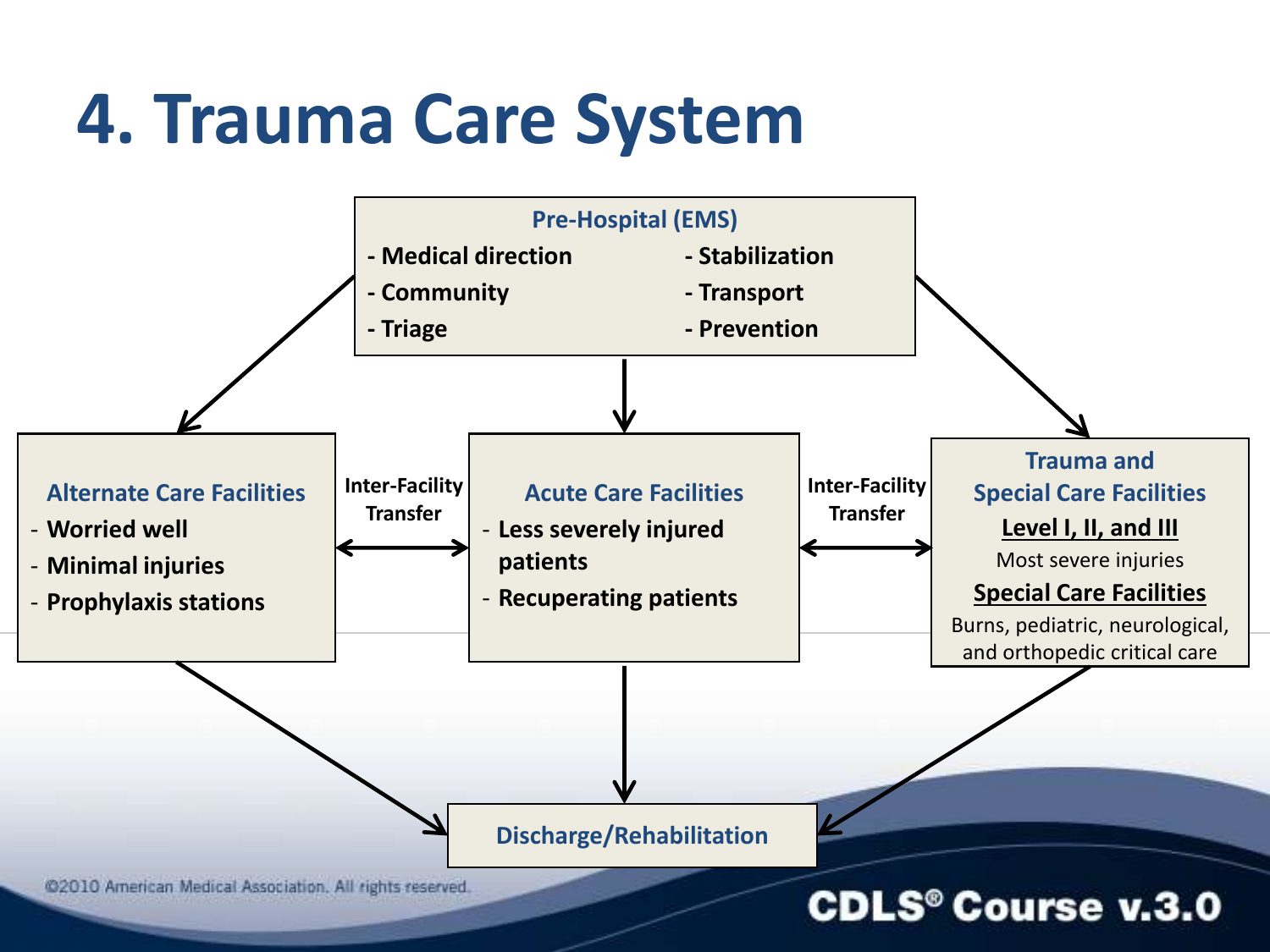### **5. NGOs, Businesses, and Corporations**

Disaster affects a number of systems and services:

- Utilities
- Sanitation
- Housing
- Food
- Education
- Healthcare



Jocelyn Augustino/FEMA

- Transportation
- Staples and other goods

#### **CDLS<sup>®</sup> Course v.3.0**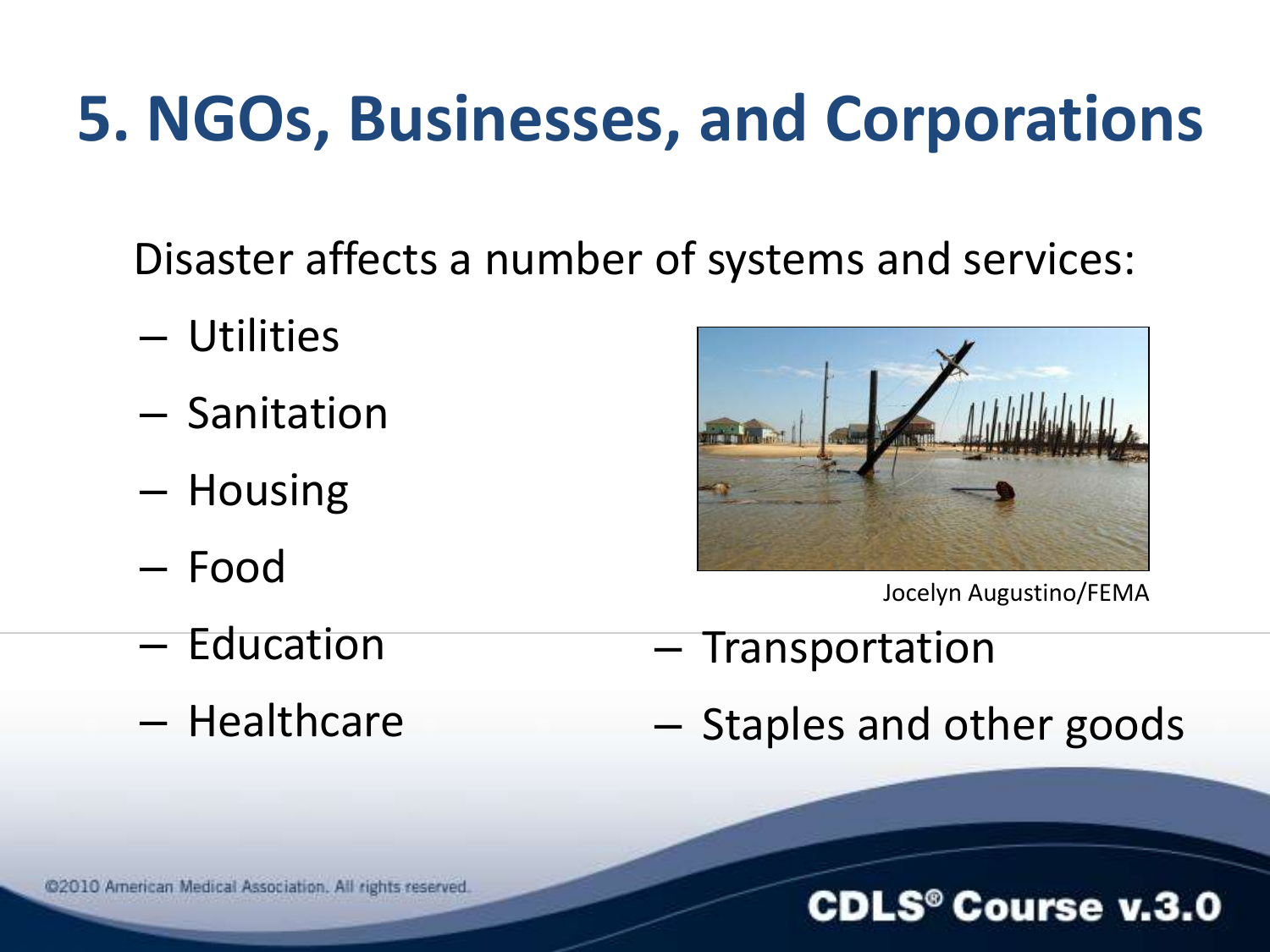### **6. Community Groups and Volunteers**

### **SERV SD**

### **American Red Cross**

### **Community Emergency Response Teams (CERT)**

### **Citizen Corps**

**National Voluntary Organizations Active in Disaster**

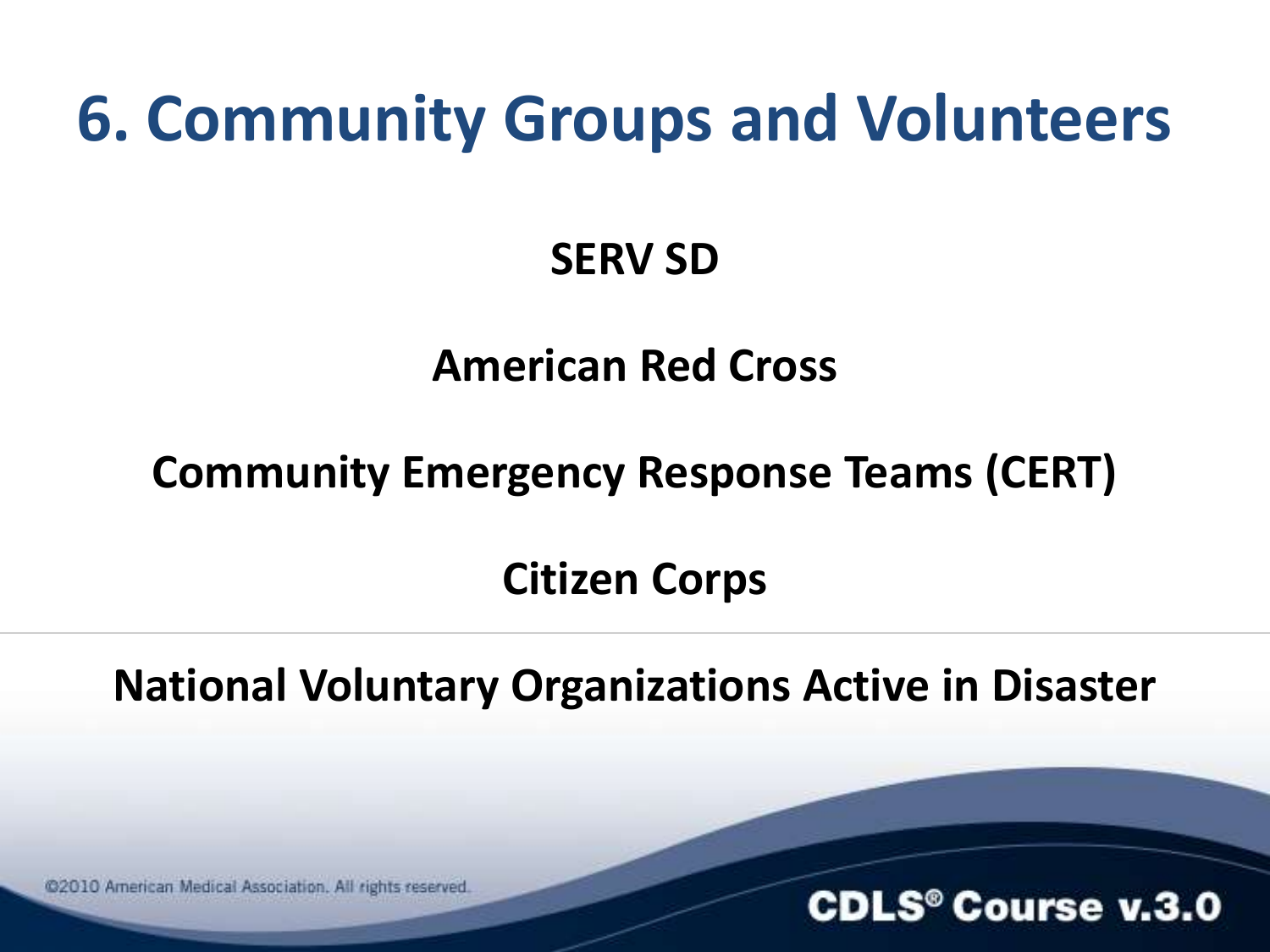## **7. The Media**

- Inform disaster managers about disaster size/scope
- Risk communication to general public
- Trusted and credible spokesperson
- Communication often presents significant challenges

## **8. The Military and VA System**

- Resources from Department of Defense
- National Guard

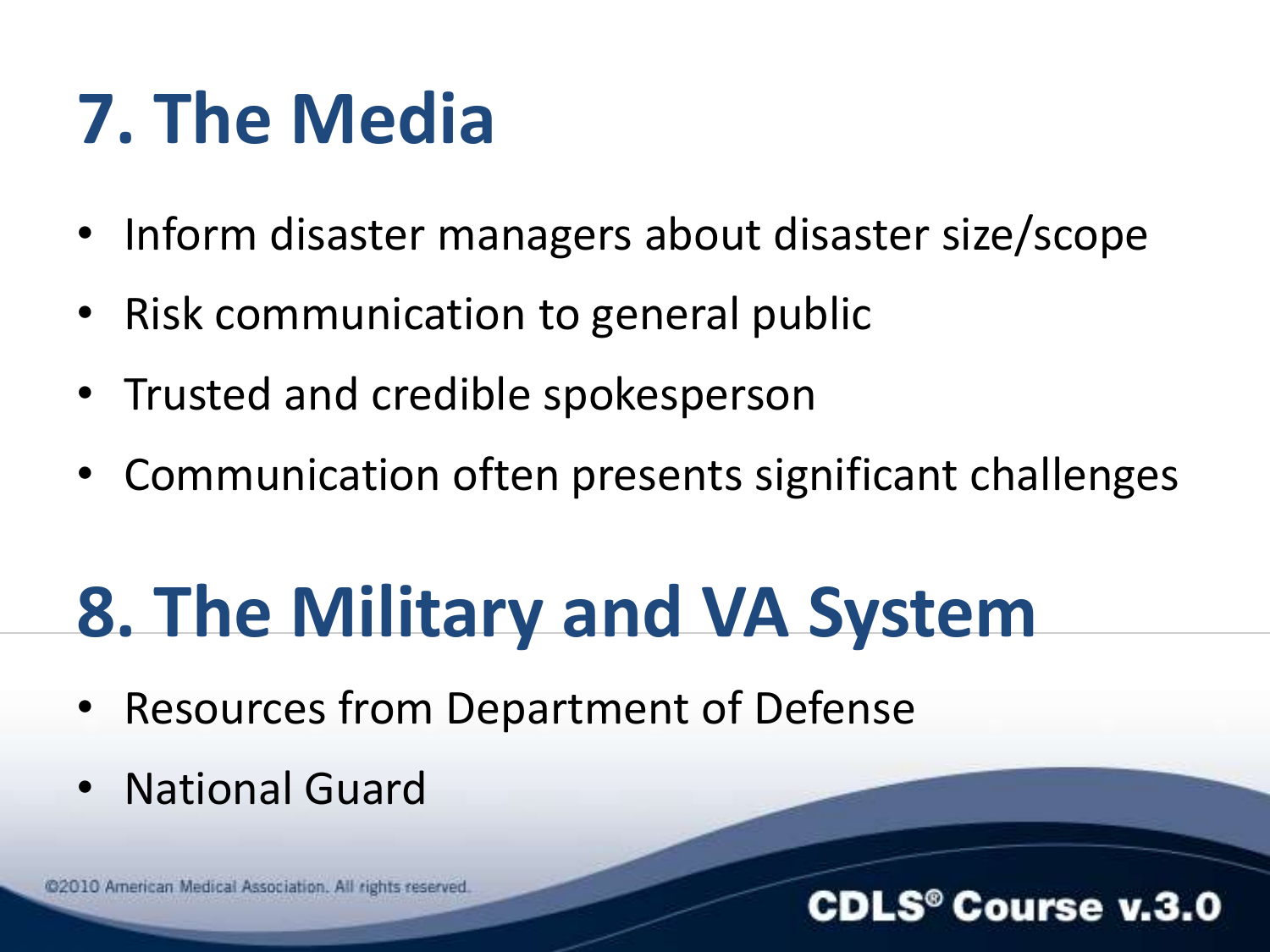# **9. Public Safety Systems**

### **Responsible for scene safety and security:**





– Identify certain scene hazards

**CDLS<sup>®</sup> Course v.3.0** 

- Restricting scene access
- Decontamination
- Search and rescue

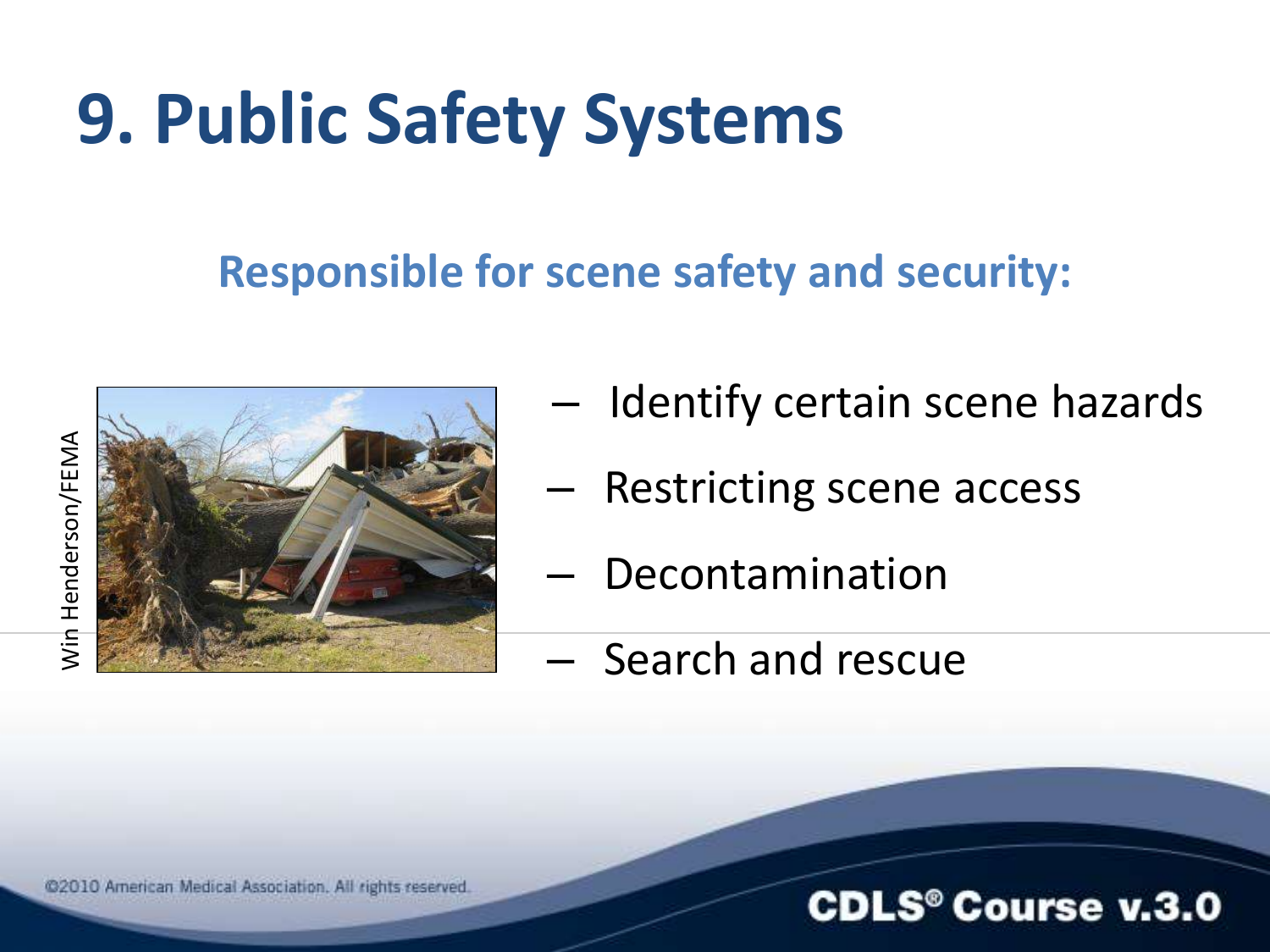## **10. Mortuary Care Services**

- Disaster Mortuary Response Team (DMORT) often leads efforts to care for dead
- Implications for criminal investigations, public health and recovery
	- Chain of evidence
	- Victim identification
	- Proper storage
	- Public health risk FEMA News Photo



**CDLS<sup>®</sup> Course v.3.0**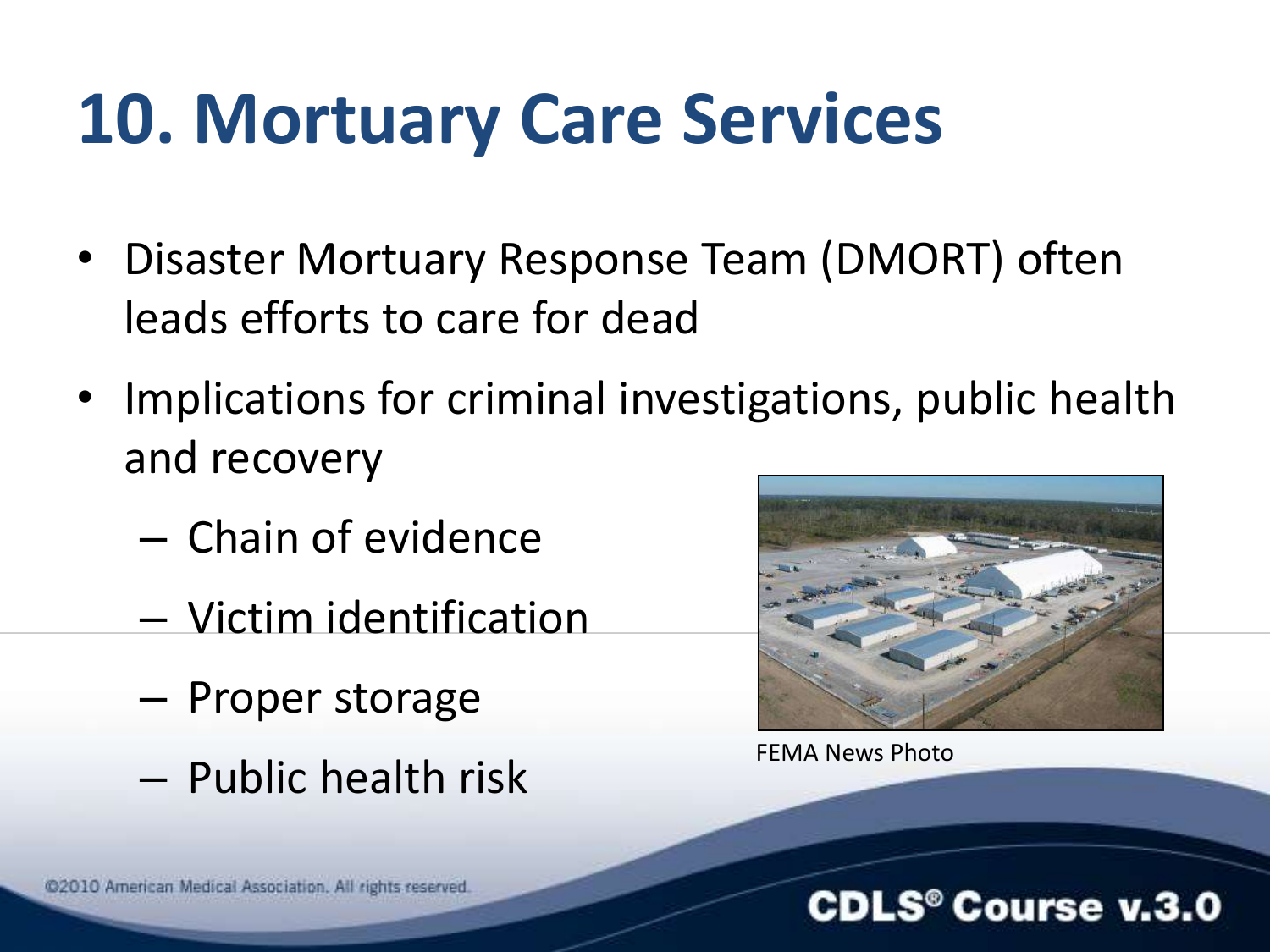## **National Disaster Medical System (NDMS)**

- 1. Disaster Medical Assistance Teams (DMATs)
- 2. Disaster Mortuary Teams (DMORTs)
- 3. National Veterinary Response Teams (NVRTs)
- 4. National Nurse Response Teams (NNRTs)
- 5. National Pharmacy Response Teams (NPRTs)

#### *Supplemented by*

Metropolitan Medical Response System (MMRS) Defense Support to Civil Authorities (DSCA)

@2010 American Medical Association. All rights reserved.

#### **CDLS® Course v.3.0**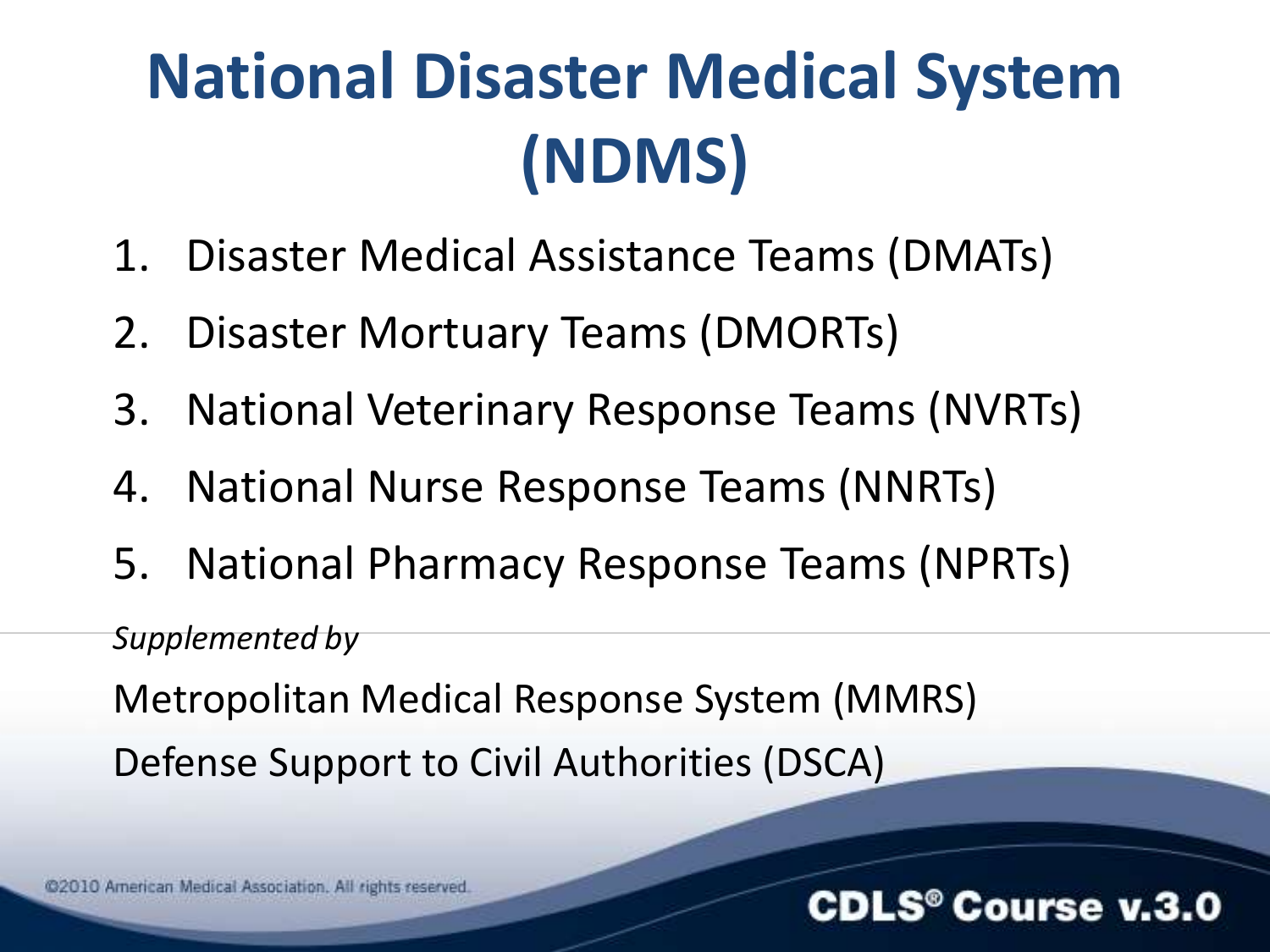# **Lesson Summary**

- Effective disaster response is shared by all community members
- Cooperation among governmental jurisdictions, agencies, private and public health, and individuals is essential
- Leadership and management is essential and may be achieved through the NIMS guidelines and response articulated in the National Response Framework